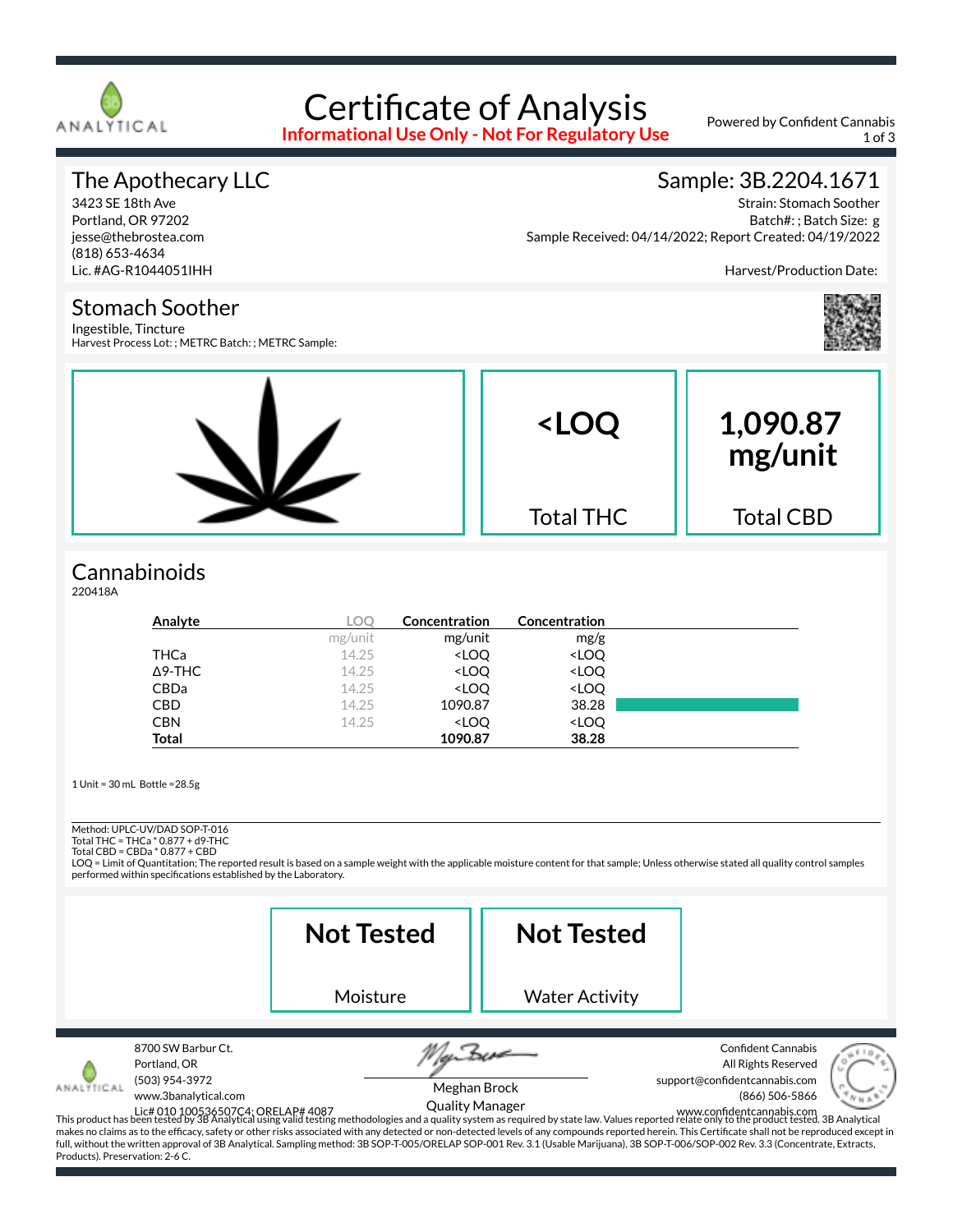

# Certificate of Analysis

**Informational Use Only - Not For Regulatory Use**

Powered by Confident Cannabis 2 of 3

#### The Apothecary LLC

3423 SE 18th Ave Portland, OR 97202 jesse@thebrostea.com (818) 653-4634 Lic. #AG-R1044051IHH

#### Sample: 3B.2204.1671

Strain: Stomach Soother Batch#: ; Batch Size: g Sample Received: 04/14/2022; Report Created: 04/19/2022

Harvest/Production Date:

#### Stomach Soother

Ingestible, Tincture Harvest Process Lot: ; METRC Batch: ; METRC Sample:

## Quality Control Data

| <b>Analytical Batch ID</b> | <b>OC Sample ID</b> | Assay Name   | <b>QC Category Name</b> |
|----------------------------|---------------------|--------------|-------------------------|
| 220418A                    | 220418A-MB          | Cannabinoids | Blank                   |
| <b>QC Notes</b>            |                     |              |                         |
| None                       |                     |              |                         |

| Analyte    | <b>Amount recovered</b>                 | <b>PASS/FAIL</b> |
|------------|-----------------------------------------|------------------|
| CBDa       | <loq< td=""><td>PASS</td></loq<>        | PASS             |
| CBD        | <loq< td=""><td>PASS</td></loq<>        | PASS             |
| THCa       | < LOQ                                   | <b>PASS</b>      |
| <b>CBN</b> | <loq< td=""><td><b>PASS</b></td></loq<> | <b>PASS</b>      |
| <b>THC</b> | $<$ LOO                                 | PASS             |



Confident Cannabis All Rights Reserved support@confidentcannabis.com (866) 506-5866



www.3banalytical.com

Lic# 010 100536507C4; ORELAP# 4087<br>This product has been tested by 3B Analytical using valid testing methodologies and a quality system as required by state law. Values reported relate only to the product tested. 3B Analyt makes no claims as to the efficacy, safety or other risks associated with any detected or non-detected levels of any compounds reported herein. This Certificate shall not be reproduced except in full, without the written approval of 3B Analytical. Sampling method: 3B SOP-T-005/ORELAP SOP-001 Rev. 3.1 (Usable Marijuana), 3B SOP-T-006/SOP-002 Rev. 3.3 (Concentrate, Extracts, Products). Preservation: 2-6 C.